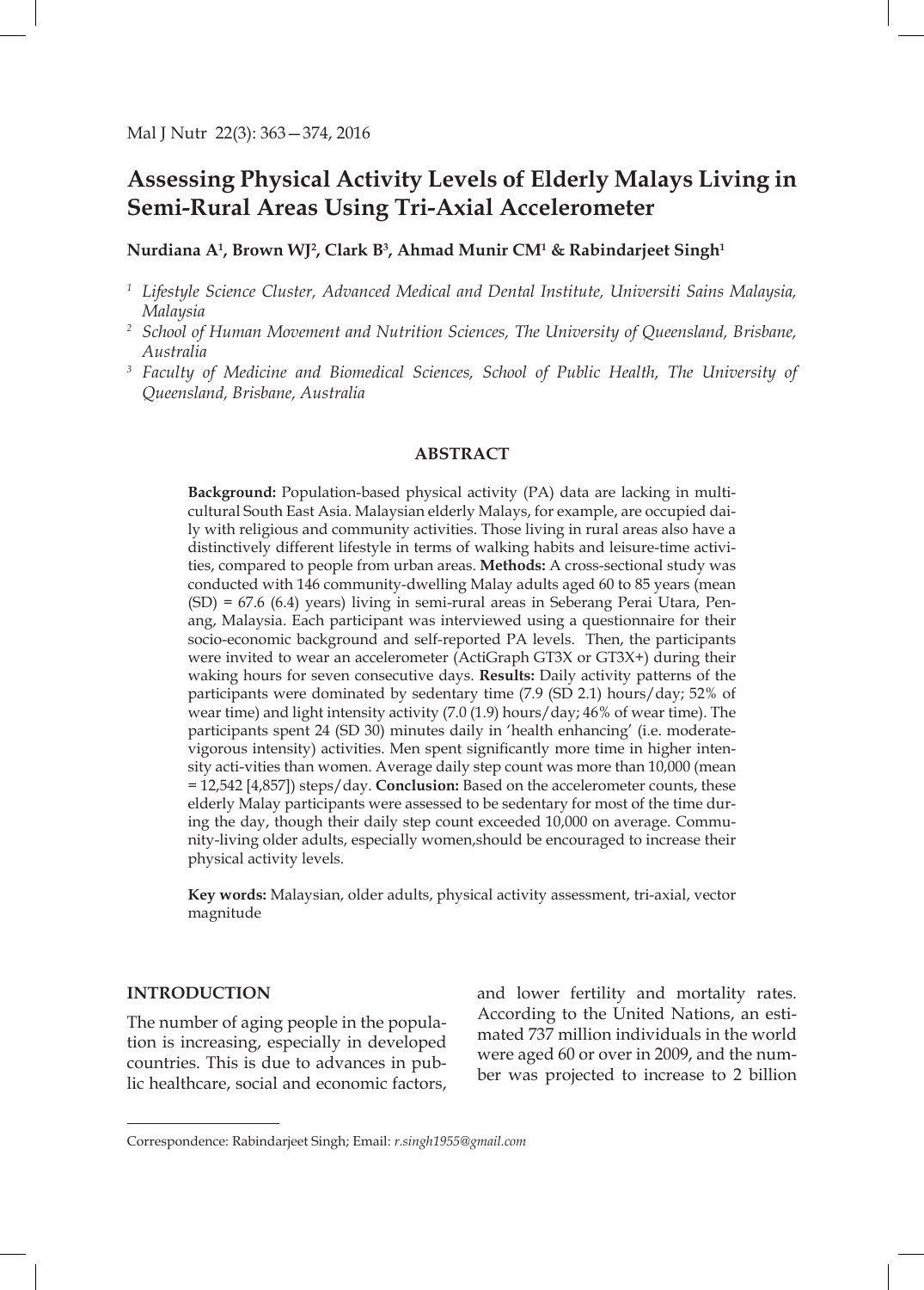by the year 2050 (Department of Economics and Social Affairs, 2012). In Malaysia, according to the Department of Statistics, 6.3% of the total population, or 1.4 million people, were 60 years or older in the year 2000 (Department of Statistics Malaysia, 2005). This has increased to 1.7 million (6.6% of the total population) in 2005 and by 2020, this number was expected to grow to more than 3.4 million (UNESCAP, 2011).

In Malaysia, the older population is not equally distributed across the states. Higher proportions of older populations are concentrated in rural areas (Wan-Ibrahim & Zainab, 2014). This is because people who migrated to urban areas were originally from the rural areas and when reaching retirement age, chose to move back to their original towns or villages. In addition, many never migrated in the first place, leading to a high concentration of older population in the rural or semi-rural areas (Wan-Ibrahim & Zainab, 2014).

Limited information exists describing the levels of physical activity among older people in Malaysia (Chan *et al.*, 2014; Molanorouzi, Khoo, & Morris, 2015). According to national studies on Malaysian adults in 2010 (Poh *et al*., 2010) and 2014 (Chan *et al*., 2014), the Malays had the lowest and the second lowest prevalence, respectively, of meeting the physical activity recommendations compared with other ethnic groups.

There are lifestyle differences between the elderly living in rural and urban areas, particularly in terms of occupational and social activities (Thompson, 2004). In Seberang Perai Utara, Penang, for example, the main occupations are in agriculture (paddy growing, rubber tapping and various types of farm work s), and various voluntary activities. The elderly living in villages are also actively involved in tightly-knit social networks, where people get together and work on mutual projects such as a kenduri (feast to celebrate a special occasion), cleaning the village's mosque or common hall, or for religious obligations such as praying together (Thompson, 2004). Furthermore, due to poor road networks within villages, the main mode of transportation is by walking or cycling for the majority of people. We hypothesised that the physical activity levels of older Malays living in rural or semi-rural areas would be relatively high, reflecting these lifestyles.

Because of recall and response challenges, using accelerometers to assess physical activity eliminates the biases that come with questionnaires, especially for older adults. Several studies have shown that responses to questionnaire items may be affected by impaired cognitive ability, slow information processing speed, and fluctuation in mood and anxiety (Washburn, 2000; Heesch *et al.*, 2010).

The main aim of this study was to measure PA levels in a sample of older Malay adults living in semi-rural areas using triaxial accelerometers,and to provide information on movement intensity and duration (Butte, Ekelund & Westerterp, 2012). The feasibility of using an accelerometer in this demographic group was also determined by their compliance to meeting the minimum wear-time and wear-days.

# **METHODS**

## **Recruitment of participants**

One hundred and forty-six older Malay Muslim adults aged 60 to 85 years were recruited from the Seberang Perai Utara district of Penang, Malaysia, which consists of 16 sub-districts. The sample size was calculated using Sample Size Calculator for Estimating Mean (Naing, Winn & Rusli, 2006) with the standard deviation (count per minute in vertical axis, VT) obtained from a previous study by Davis & Fox (2007). The final sample size required was 146 participants.

A cross-sectional study design with multi-stage sampling was used. In the first stage, simple random sampling (using the RAND function in Microsoft Excel©) of the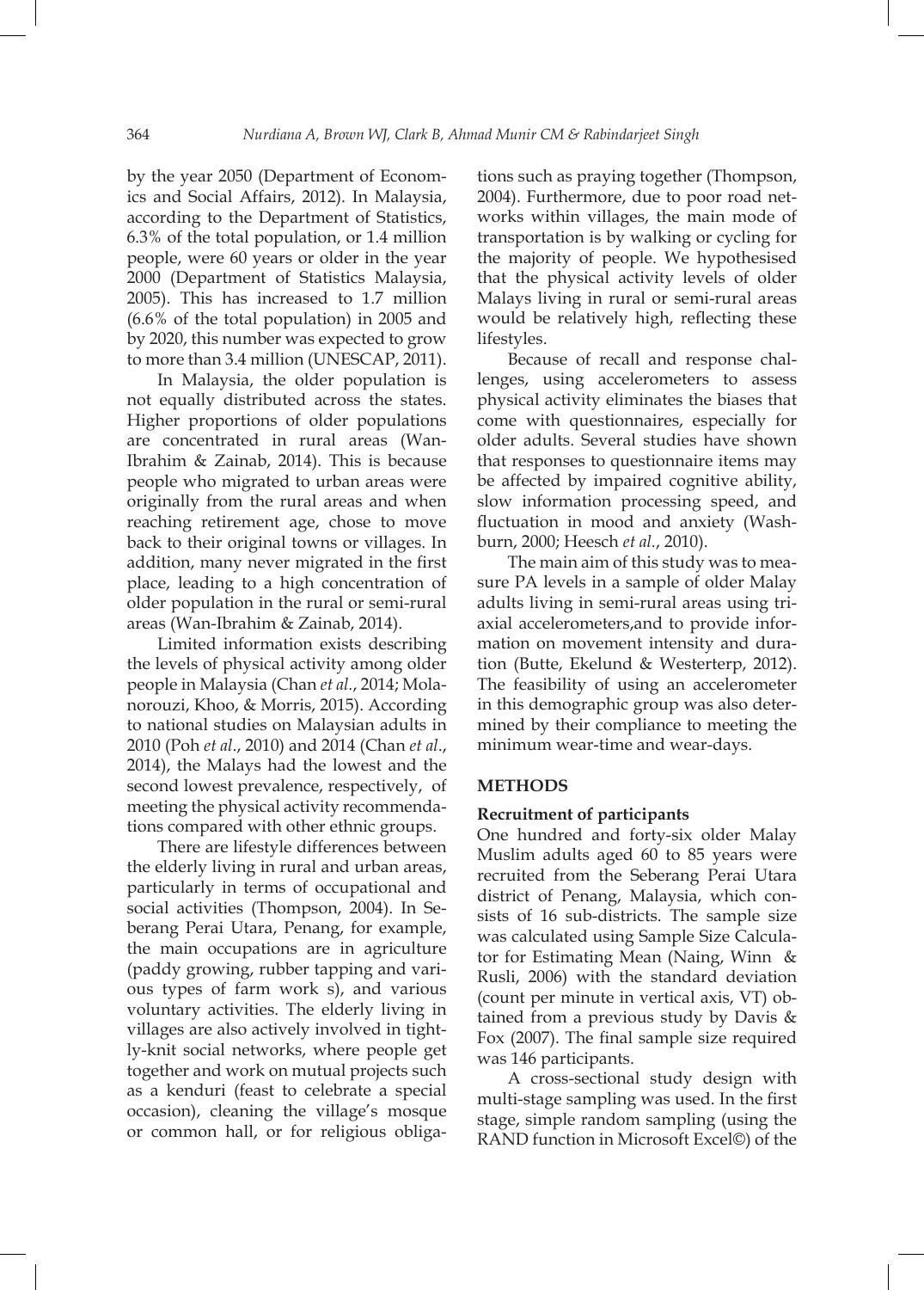sub-districts was employed (4 sub-districts were chosen out of 16). Stratified random sampling of the participants by population size was employed in the second stage. The population size of each sub-district was taken from the 2010 Population and Housing Census of Malaysia, obtained from the Department of Statistics, Malaysia (2010). Potential participants were approached by a liaison person appointed from each subdistrict. Participation was on a voluntary basis and whether they met the inclusion criteria.

Interested participants were briefed about the purpose, procedures, benefits, risks, and possible discomforts of the study. The inclusion criteria were as follows: (1) aged 60 to 85 years; (2) able to walk without assistance from another person; (3) of Malay ethnicity; (4) willing to wear an accelerometer for 7 consecutive days; and (5) permanent resident of Seberang Perai Utara district. Prior to screening the participants for inclusion in the study, ethical approval was obtained from the Human Research Ethics Committee, Universiti Sains Malaysia (FWA Reg. No: 00007718; IRB Reg. No: 00004494).

# **Procedures**

The timing of monitor wear was arranged to avoid periods in which an individual's activity behaviour differed from their typical 7 day routine (e.g., holidays, vacations, scheduled surgery, and sudden illness). If they reported having non-typical activity during the assessment week, they were asked to wear the meter again when their activity returned to normal. Participants were visited twice at their home or were asked to gather at a public centre near their homes (one day to distribute, and another day to collect the accelerometer). On the accelerometer distribution day, before obtaining informed consent, the procedures and purposes of the study were explained in detail to the participants. Then, after consent form was signed by the participants or a family member by proxy, each participant was administered a one-on-one interview by a trained interviewer lasting approximately 30 minutes. The interview, which was conducted in the Malay language, included questions about age, sex, marital status, educational status, monthly income and self-reported PA level.

Self-reported PA was assessed to best describe their usual pattern of daily PA, with options as follows: (1) Inactive or little activity other than usual daily activities; (2) Regularly, (5 days per week or more) participates in physical activities requiring low levels of exertion that result in slight increases in breathing and heart rate for at least 10 min at a time; (3) Participates in aerobic exercises such as brisk walking, jogging or running, cycling, swimming, or vigorous sports at a comfortable pace or other activities requiring similar levels of exertion for 20 to 60 min per week; (4) Participates in aerobic exercises such as brisk walking, jogging, or running at a comfortable pace, or other activities requiring similar levels of exertion for 1 to 3 h per week; and (5) Participates in aerobic exercises such as brisk walking, jogging, or running at a comfortable pace, or other activities requiring similar levels of exertion for over 3 h per week.

After that, participants were asked to empty their pockets and take off their shoes before height and weight were measured. Height was measured to the nearest 0.1 cm using a portable stadiometer (SECA 217, Hamburg, Germany), and weight was measured to the nearest 0.1 kg using a body composition monitor (HBF-362, Omron Healthcare Co. Ltd., Kyoto, Japan). Body Mass Index was calculated as weight(kg)/ height2(m)2 and defined as: <18.5kg/m2 (underweight), 18.5–24.9 kg/m2 (normal), 25.0–29.9 kg/m2 (overweight); or ≥30.0 kg/m2 (obese) (WHO Expert Consultation, 2004).

Recent accelerometer models have assessed accelerations in three axes (Sasaki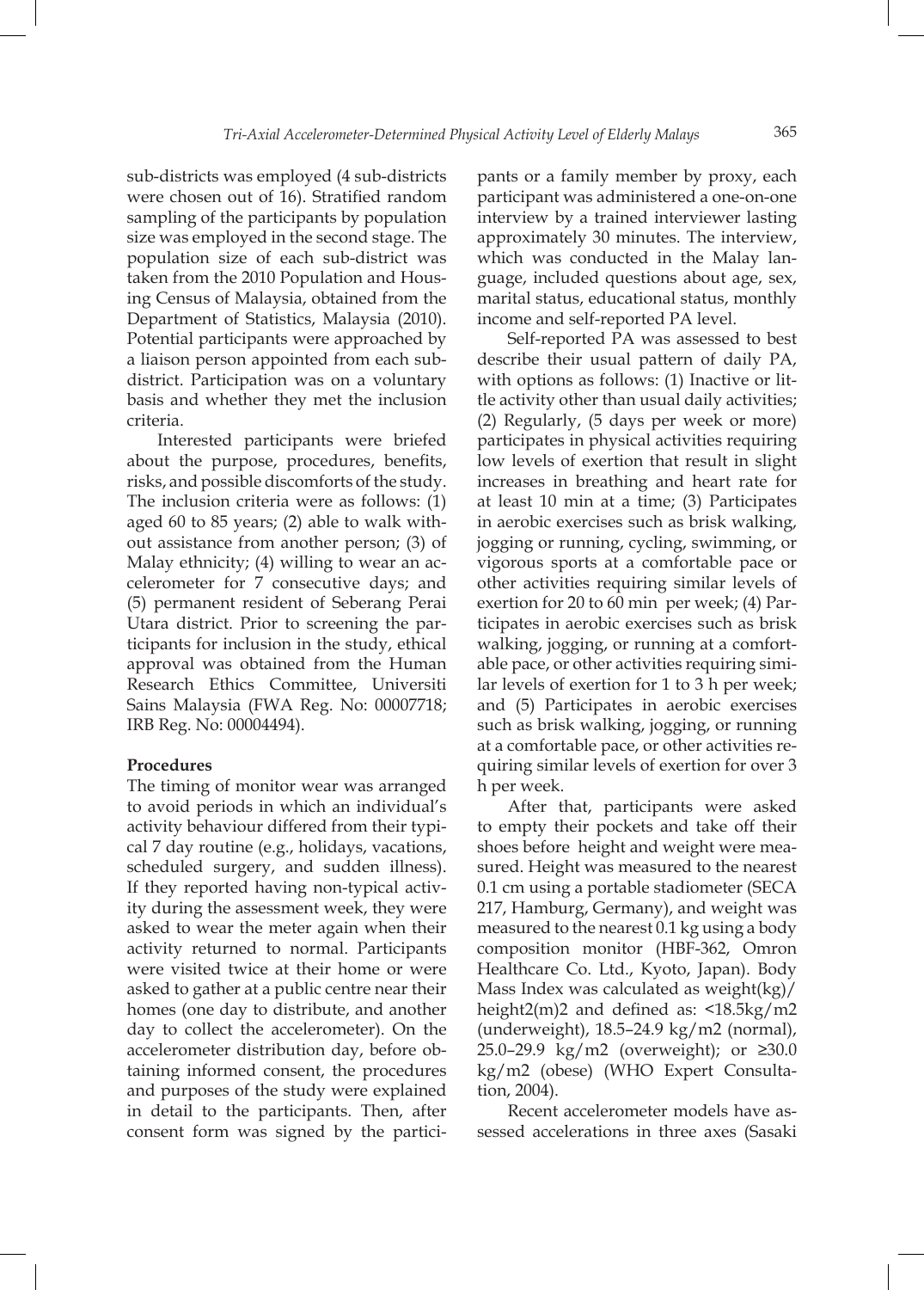*et al.*, 2011). This study aimed to use measurements from all three axes of a tri-axial accelerometer to provide a better assessment of activities. Participants were asked to wear a GT3X or GT3X+ accelerometer (ActiGraphTM, Pensacola, FL, USA) fixed on a waistband, in line with the right hip. The accelerometers were small enough to be unobtrusive (dimensions: 3.8 cm × 3.7 cm × 1.8 cm) and expected to produce little interference with normal activities. The device was set to assess acceleration in the vertical (VT), anterior-posterior (AP), and medio-lateral (ML) axes, using the low frequency extension (LFE) filter. The final activity count was presented as a composite vector magnitude of these three axes (VM), calculated as the square root of the sum of squares of counts per minute from all three axes (Butte *et al.*, 2012). The LFE option increased the sensitivity to very low amplitude activities, which effectively improved performance in the low frequency range of the device. This option is useful when measuring accelerometer data for participants who move slowly or take very light steps, such as the elderly.

Participants were asked to wear the accelerometer for 7 consecutive days, starting from the moment they woke up until they went to bed at night; during that time they could remove it only for water activities such as swimming, showering, and bathing. They were advised to wear the device during daily prayers, if possible. Visual instructions (a written manual with pictures showing the correct way to wear the accelerometer) was given to the participants, together with an ActiGraph-generated Excel chart showing an example of a valid (e.g. 12 h wear time) and non-valid (e.g. 5 h wear time) day.

A daily log bookwas also provided, in which participants were asked to record the times they put the accelerometer on in the morning and took it off at night, and any time the monitor was taken off during the day, including the reason for doing so. For

participants who were illiterate, a family member was allowed to fill out the log book for them. For the GT3X model, activities were set to record at a sample rate of 1 sec epochs; counts per min (cpm) were obtained later by summing the 1 sec epoch data for 60 sec intervals. For the GT3X+, raw data were summed in 60 sec intervals, in order to have comparable data from both monitors. All accelerometers were initialised and downloaded on the same computer (Dell Inc, Texas, United States) in order to ensure time and date matching.

## **Data management**

Data were collected from May 2013 to March 2014. For inclusion in data analysis, each participant must have worn the monitor for a minimum of 10 h per day, for at least 3 days, including at least one weekend day (Davis & Fox, 2007). Participants who did not comply were asked to wear it again. Non-wear time was filtered from the raw data using a semi-automated algorithm in the Actilife 6.5.2 software that looked for periods of ≥90 min of consecutive vector magnitude (VM) zero counts without interruptions (Peeters *et al.*, 2013).

Activity intensity categories used in this study were the ones described by Sasaki, John & Freedson (2011) for moderate (VM 2690–6166 cpm), vigorous (VM 6167– 9642 cpm) and very vigorous (VM>9642 cpm) activity and the one described by Farias, Brown & Peeters (2013)for sedentary time (VM<200 cpm). Counts between VM 200 and<2690 per min were defined as light intensity.To allow comparison with other studies in which single or bi-axial accelerometers were used, vertical axis (VT) data was reported in addition to the composite VM data for average activity counts per min. The range used for VT was as described by Copeland & Esliger (2009)(light = VT 51–1040 cpm), and has been shown to be appropriate for older adults. The number of minutes/hour per day at different intensities were determined by summing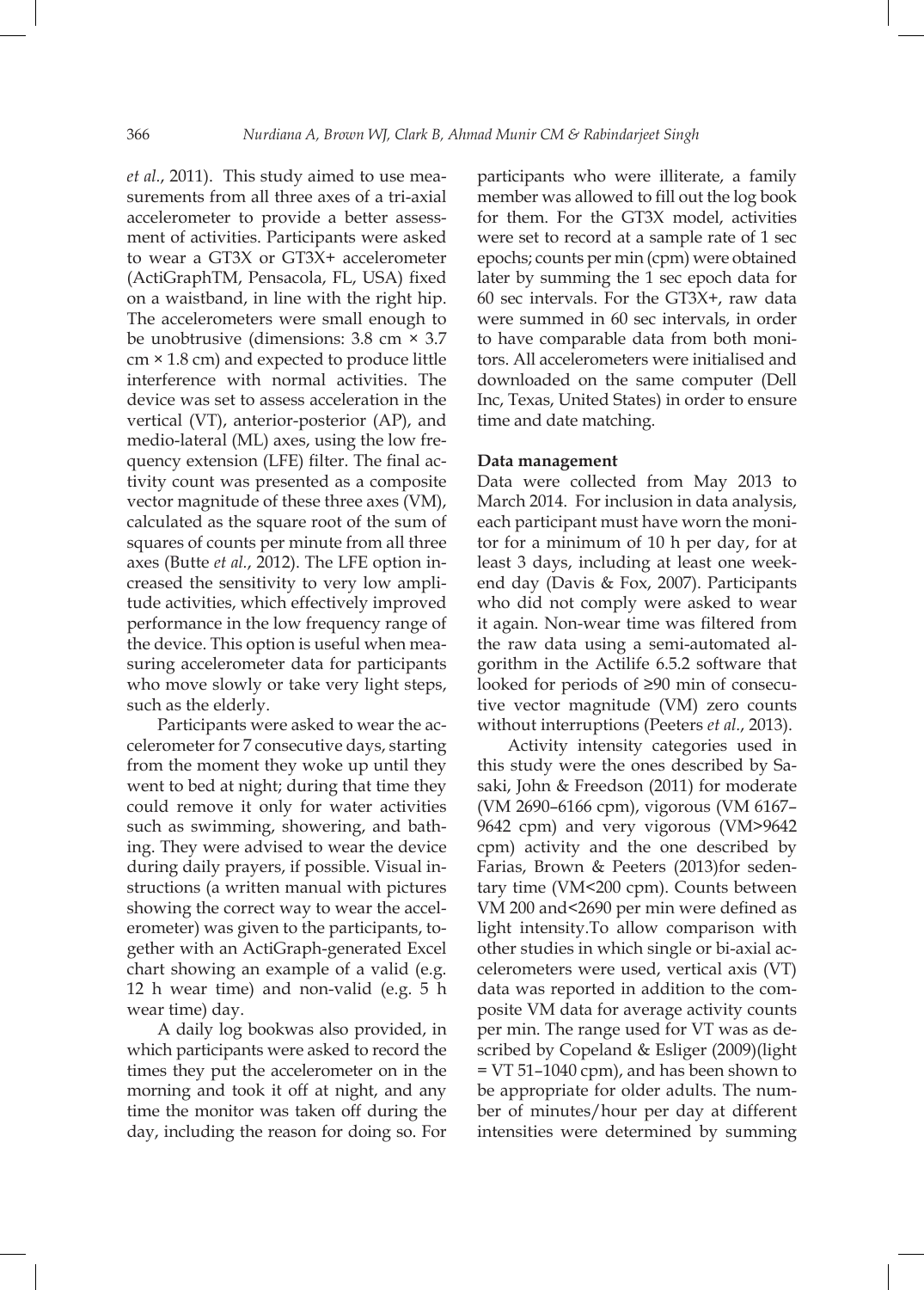all minutes where the count met the criterion for that intensity, divided by the number of valid days.

#### **Statistical analysis**

All statistical analyses were performed using IBM SPSS Statistics 20 for Windows (IBM Corporation, Somers, NY, USA). Accelerometer data were filtered to only include readings from 5 am to 11pm each day for standardisation purposes. Descriptive data are presented as proportions, means, standard deviations (SD), and 95% confidence intervals(CI) where appropriate. The Shapiro-Wilks test was used to test for normality. Differences between sexes were analysed using an independent *t*-test or Mann-Whitney U Test, after testing for assumptions. Differences in parameters between weekdays and weekend were analysed using the Wilcoxon signed rank test. The level of significance for all analyses was *p*<0.05.

## **RESULTS**

One hundred and forty-six communitydwelling older Malay Muslim adults (mean age (SD) =  $67.6$  (6.4) years;  $60\%$ [n=87] women) participated in the study. Their demographic characteristics are shown by age group in Table 1. The participants tended to be overweight, married, inactive, had no formal education or at primary level educated, and had low monthly income (no income/ no fixed income/ <USD150.00).

All participants wore the accelerometer for 10 or more hours per day, for at least 3 days. The accelerometer data are shown in Table 2. The mean (SD) number of days with valid activity recording was 6.5 (1.2) days, with a mean daily accelerometer wear time of 15.3 (1.3) h per day. Average PA in cpm for VT and VM are also shown in Table 2. Both values (VT 226.7 (97.7) cpm and VM 558.5 (223.5) cpm) were in the light intensity category with no significant sex-differences. Although daily activity

cpm were in the light intensity range, step counts per day were indicative of highactivity levels (12,542 (4,857) steps) (Tudor-Locke & Bassett, 2004)(See Table 2).

Daily accelerometer VM time in various activity intensities indicated that participants spent 52% of their time at sedentary, and a further 46% of daily wear time at light intensity activity levels. Participants spent on average 24 min per day in moderate-to-vigorous PA (MVPA), with only one bout of 10-min or more sustained activity at this level per day.

Independent *t*-test analyses (VM) showed that women spent significantly more time in light intensity activity each day than men  $(p<0.05$ , see Table 2). A Mann-Whitney U test showed that men accumulated significantly more time in moderate PA per day than women (*p*<0.05).

A comparison of weekday and weekend day activity patterns is shown in Figure 1. There was no significant sex-difference in sedentary time on weekdays and weekend days. Women spent significantly more time in light intensity PA (7.2 (1.9) h) than men on week days (6.5 (2.0) h; *p*<0.05) and on weekend days (women = 7.2 (2.3) hours; men = 6.5 (2.2) h, *p*<0.01). However, men spent significantly more time in moderate intensity PA (0.6 (0.8) h) than women (0.34 (0.34) h, *p*<0.05), but only on week days.

#### **DISCUSSION**

This study describes accelerometer-determined PA patterns among older Malay Muslim adults living in semi-rural areas in Seberang Perai Utara, Penang, Malaysia. Using the latest model of Actigraph accelerometer, the tri-axial accelerometer, we categorised the PA intensity using cutpoints for VM (a composite vector of all three axes) instead of just VT (only the vertical axis). In this sample population, during an average 15.3 h per day of wear time, 52% of time was spent in sedentary, 46% in light activity and only 2.6% in moder-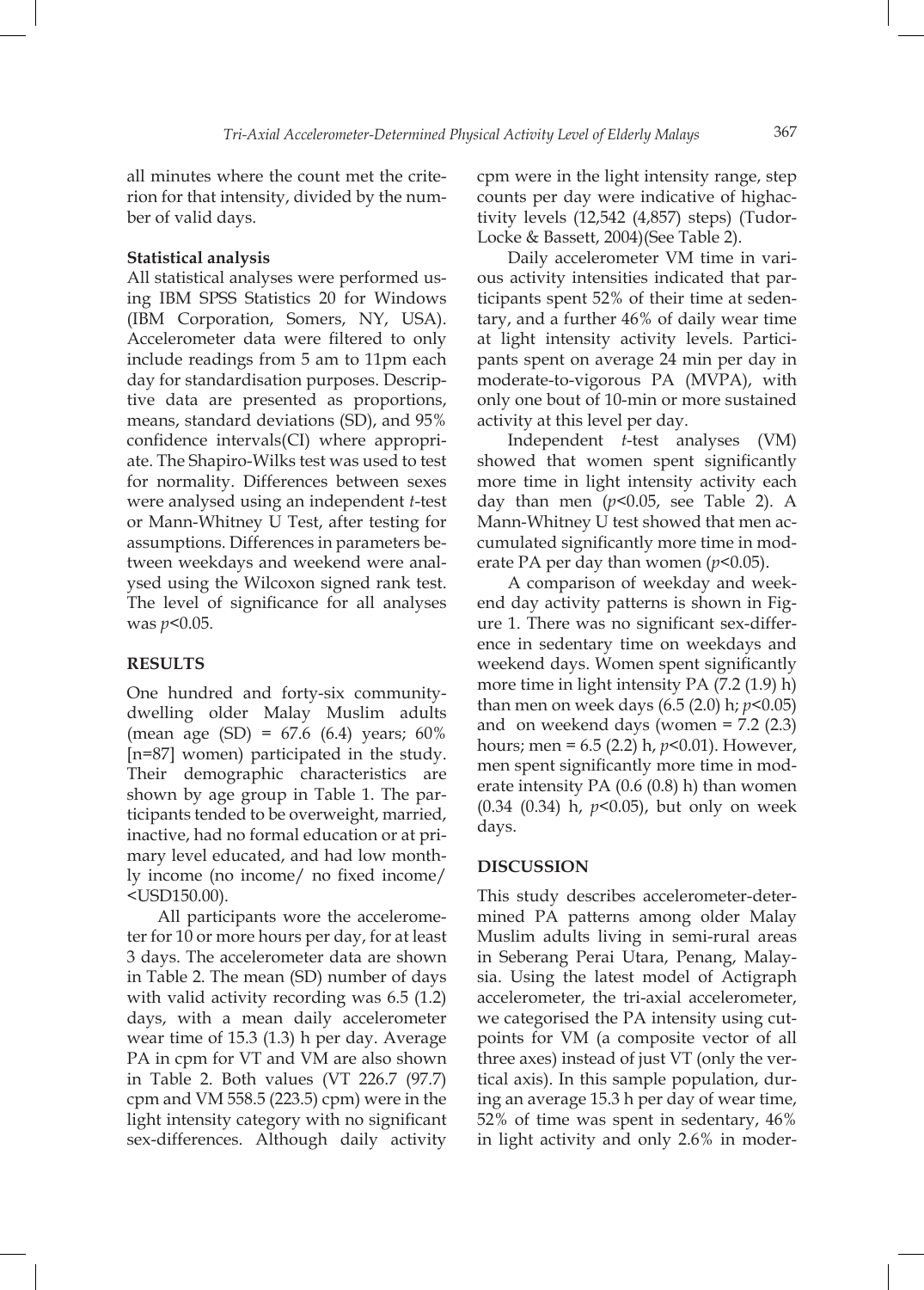|                                       |                           | Age (years)      |                           |           |
|---------------------------------------|---------------------------|------------------|---------------------------|-----------|
| Variables                             | 60-69                     | 70-79            | $80 - 85$                 | Total     |
| Participants,n (%)                    | 92                        | 47               | 7                         | 146 (100) |
| Sex                                   |                           |                  |                           |           |
| Men, $n$ $%$                          | 39                        | 19               | 1                         | 59 (40)   |
| Women,n (%)                           | 53                        | 28               | 6                         | 87 (60)   |
| Mean BMI*(SD)                         | 27.0(4.7)                 | 23.9 (4.9)       | 21.8(4.5)                 | 25.8(5.0) |
| Underweight, n(%)                     |                           |                  |                           |           |
| $<$ 18.5 kg/m2                        | $\mathfrak{B}$            | $\,8\,$          | $\overline{2}$            | 13(9)     |
| Normal,n (%)                          |                           |                  |                           |           |
| $18.5 - 24.9$ kg/m2                   | 23                        | 17               | $\mathfrak 3$             | 43 (29)   |
| Overweight, n(%)                      |                           |                  |                           |           |
| $25.0 - 29.9$ kg/m2                   | 43                        | 18               | 2                         | 63 (43)   |
| Obese,n (%)                           |                           |                  |                           |           |
| $≥30.0$ kg/m2                         | 23                        | 4                | $\theta$                  | 27 (19)   |
| Marital status                        |                           |                  |                           |           |
| Single, divorced or widowed,n (%)     | 18                        | 23               | 5                         | 46 (32)   |
| Married,n (%)                         | 74                        | 24               | $\overline{2}$            | 100(68)   |
| <b>Educational</b> status             |                           |                  |                           |           |
| No formal                             |                           |                  |                           |           |
| Education,n (%)                       | 13                        | 13               | $\ensuremath{\mathbf{3}}$ | 29(20)    |
| Primary school,n (%)                  | 58                        | 33               | 4                         | 95 (65)   |
| Secondary school, n (%)               | 16                        | 1                | $\boldsymbol{0}$          | 17(12)    |
| Tertiary education, n (%)             | 5                         | $\overline{0}$   | $\theta$                  | 5(3)      |
| Monthly income status**               |                           |                  |                           |           |
| No income, $n$ $(\%)$                 | 23                        | 16               | 3                         | 42 (29)   |
| No fixed income, n (%)                | 21                        | 12               | $\mathfrak{Z}$            | 36(25)    |
| $\langle$ USD150.00, n $(\% )$        | 9                         | 5                | $\mathbf 1$               | 15(10)    |
| USD150.00-                            |                           |                  |                           |           |
| USD912.00, n (%)                      | 38                        | 13               | $\boldsymbol{0}$          | 51(35)    |
| ≥USD913.00,n (%)                      | $\mathbf{1}$              | 1                | $\overline{0}$            | 2(1)      |
| Self-rated level of physical activity |                           |                  |                           |           |
| Inactive, $n$ $(\%)$                  | 52                        | 33               | 6                         | 91 (62)   |
| Participate in PA 10 mins at          |                           |                  |                           |           |
| a time per week, $n$ (%)              | 28                        | 12               | 1                         | 41 (28)   |
| Participate in aerobic exercises      |                           |                  |                           |           |
| 20 to 60 mins per week, $n$ (%)       | 4                         | 1                | $\boldsymbol{0}$          | 5(3)      |
| Participate in aerobic exercises 1    |                           |                  |                           |           |
| to 3 hours per week, n (%)            | $\ensuremath{\mathsf{3}}$ | $\mathbf{1}$     | $\boldsymbol{0}$          | 4(3)      |
| Participate in aerobic exercises      |                           |                  |                           |           |
| over 3 hours per week, n (%)          | 5                         | $\boldsymbol{0}$ | $\boldsymbol{0}$          | 5(3)      |
|                                       |                           |                  |                           |           |

| Table 1. Demographic characteristics by age groups |  |  |
|----------------------------------------------------|--|--|
|                                                    |  |  |

\*BMI = body mass index, SD = standard deviation

\*\*Malaysian Ringgit to US Dollar is based on currency exchange rate on 31st August 2013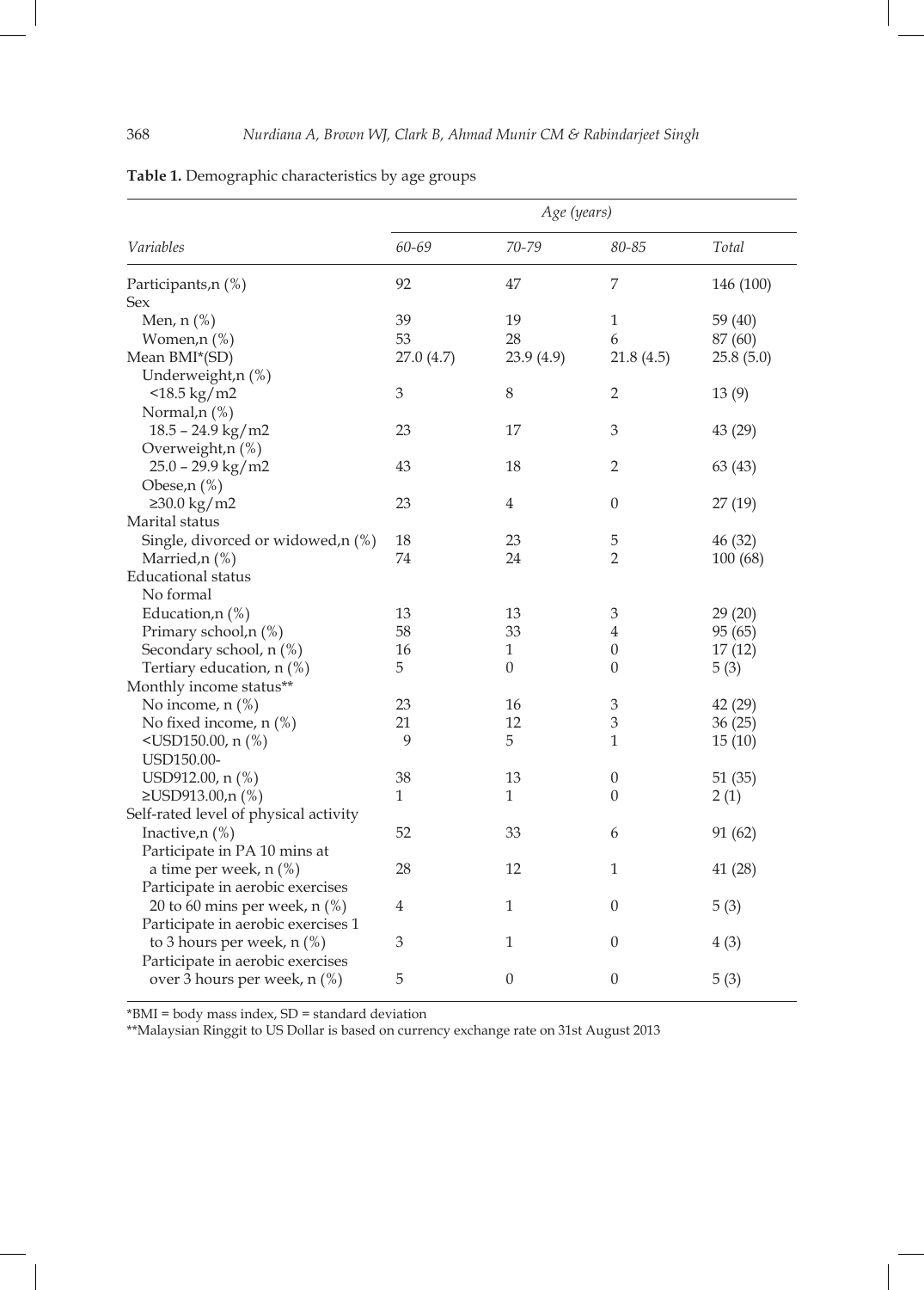| Variable                                                                                                                                                                                                                                                                                                                                                                                                                                         | Mean (SD)<br>$=146$<br>Total<br>$\tilde{z}$        | Mean (SD)<br>$(n = 59)$<br><b>Men</b>                                                                                            | Mean (SD)<br>$(n = 87)$<br><b>Nomen</b>                               | $p$ -value                                              | (Men-Women)<br>difference<br><b>Mean</b> | 95% CI                                                                                                                                      |
|--------------------------------------------------------------------------------------------------------------------------------------------------------------------------------------------------------------------------------------------------------------------------------------------------------------------------------------------------------------------------------------------------------------------------------------------------|----------------------------------------------------|----------------------------------------------------------------------------------------------------------------------------------|-----------------------------------------------------------------------|---------------------------------------------------------|------------------------------------------|---------------------------------------------------------------------------------------------------------------------------------------------|
| Valid wear days<br>BMI (kg/ m2)<br>Height (cm)<br>Weight (kg)                                                                                                                                                                                                                                                                                                                                                                                    | 61.1(13.6)<br>154.3 (8.9)<br>25.8(5.0)<br>6.5(1.2) | $MR = 71.68$<br>162.6 (5.7)<br>66.5 (14.1)<br>25.2(4.8)<br>6.5(1.0)                                                              | $(MR = 74.7)$<br>57.5 (12.0)<br>148.6 (5.6)<br>26.1 (5.2)<br>6.5(1.3) | $50.001***$<br>$< 0.001***$<br>$0.643^{\circ}$<br>0.284 | 14.0<br>$-0.9$<br>9.0<br>0.0             | 12.11 to 15.91<br>4.69 to 13.26<br>$-2.58$ to 0.76<br>$\sum_{i=1}^{n}$                                                                      |
| VT activity per minute<br>(hours per day)<br>Valid wear time                                                                                                                                                                                                                                                                                                                                                                                     | 226.7 (97.7)<br>15.3(1.3)                          | 224.9 (105.7)<br>15.2(1.5)                                                                                                       | 227.9 (92.4)<br>15.3 (1.2)                                            | $0.637^{\circ}$<br>0.710                                | $-3.0$<br>$-0.1$                         | $-0.521$ to $0.355$<br>$\mathop{\rm S}\nolimits$                                                                                            |
| VM activity per minute<br>(counts)<br>(counts)                                                                                                                                                                                                                                                                                                                                                                                                   | 558.5 (223.5)                                      | $(MR = 71.49)$<br>$(MR = 71.60)$<br>555.5 (247.9)                                                                                | $(MR = 74.86)$<br>$M = 74.79$<br>560.5 (206.9)                        | $0.655$ <sup>®</sup>                                    | $-5.0$                                   | $\breve{\mathsf{z}}$                                                                                                                        |
| Time being sedentary <sup>a</sup><br>Steps (counts per day)                                                                                                                                                                                                                                                                                                                                                                                      | 12542.0 (4857.0)                                   | 12938.0 (5014.0)                                                                                                                 | 12273.0 (4758.0)                                                      | 0.419                                                   | 665.0                                    | -955.99 to 2286.17                                                                                                                          |
| Time in light intensity <sup>a</sup><br>(hours per day)                                                                                                                                                                                                                                                                                                                                                                                          | 7.9(2.1)                                           | 8.2(2.1)                                                                                                                         | 7.7 (2.1)                                                             | 0.158                                                   | 0.5                                      | $-0.197$ to $1.200$                                                                                                                         |
| Time in moderate intensity <sup>a</sup><br>PA (hours per day)                                                                                                                                                                                                                                                                                                                                                                                    | 7.0(1.9)                                           | 6.5(1.9)                                                                                                                         | 7.3 (1.9)                                                             | $0.016*$                                                | $-0.8$                                   | $-1.404$ to $-0.148$                                                                                                                        |
| PA (hours per day)                                                                                                                                                                                                                                                                                                                                                                                                                               | 0.4(0.5)                                           | $(MR = 82.5)$<br>0.5(0.7)                                                                                                        | $(MR = 67.3)$<br>0.3(0.3)                                             | $0.033**$                                               | 0.2                                      | $\mathop{\lesssim}\limits^{\blacktriangle}$                                                                                                 |
| Time in vigorous intensity <sup>a</sup><br>PA (hours per day)                                                                                                                                                                                                                                                                                                                                                                                    | 0.0032(0.0061)                                     | 0.0022(0.0030)<br>$(MR = 71.49)$                                                                                                 | 0.0039 (0.0076)<br>$(MR = 74.86)$                                     | $0.610^{\circ}$                                         | $-0.0017$                                | $\sum_{i=1}^{n}$                                                                                                                            |
| Bouts of $\geq 10$ mins<br>MVPA per day                                                                                                                                                                                                                                                                                                                                                                                                          | 1.0(2.2)                                           | $(MR = 79.8)$<br>1.8(4.0)                                                                                                        | $MIR = 69.23$<br>0.7(2.1)                                             | $0.055$ <sup>®</sup>                                    | 1.1                                      | $\mathop{\leq}\limits_{{\mathop{\rm l\negthinspace\!\!\!\leq\!\!\!\!\leq}} \mathop{\mathop{\rm l\negthinspace\!\!\!\triangle\!\!\!\!\leq}}$ |
| CI = confidence interval; MR = mean rank; MVPA = moderate to vigorous physical activity; NA = not available; PA = physical activity; SD = standard deviation; VT<br>= vertical axis; VM = vector magnitude; $\varphi$ = analysed using the Mann-Whitney U test; the rest of the data were analysed using independent t-tests; * = statistically<br>2690-6166 cpm = moderate, 6167-9642 cpm = vigorous<br>significant between sexes (p<0.05); *** |                                                    | = statistically significant between sexes (p<0.001); ^ = using VM cut-off points of <200 cpm = sedentary, 200-<2690 cpm = light, |                                                                       |                                                         |                                          |                                                                                                                                             |

Table 2. Anthropometrics and accelerometer variables for the total sample and by sex **Table 2.** Anthropometrics and accelerometer variables for the total sample and by sex

*Tri-Axial Accelerometer-Determined Physical Activity Level of Elderly Malays* 369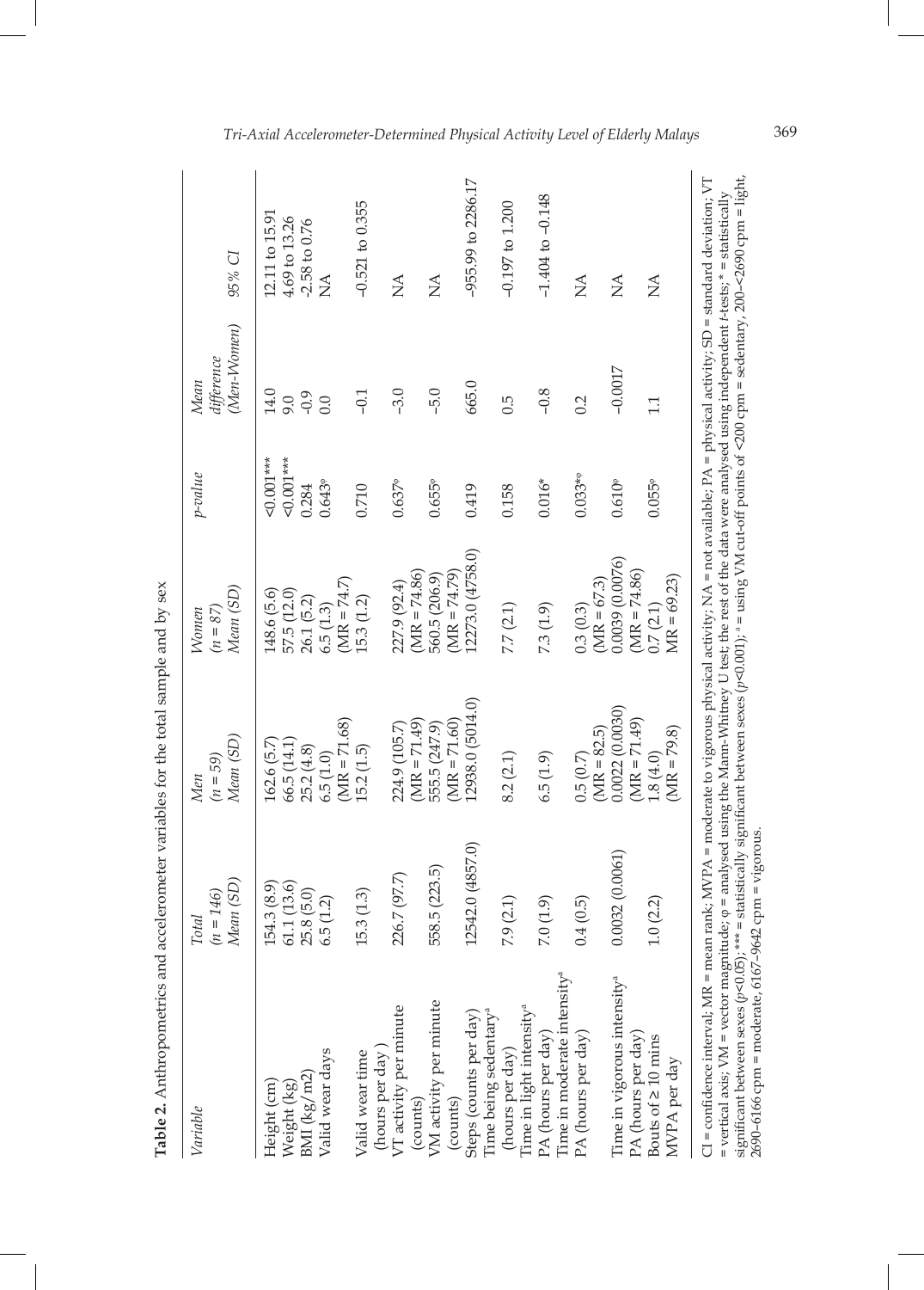

**Figure 1.** Time in PA of different intensity (in hours per day) by sex on weekdays and weekend days *\** Sex-difference *p*<0.05; \*\**p*<0.01

ate intensity activities. Women spent more time in light intensity activities than men, but men spent more time in moderate intensity activities than women. There were, however, no differences in time spent in sedentary activities. The compliance data showed that accelerometers are an acceptable method of activity assessment in this population of older Malay adults, because on average, participants provided valid data for 6.5 (1.2) days, with high daily wear times.

Previous studies using self-reported measures have shown that older Malay adults are generally physically inactive (Poh *et al.*, 2010; Amal *et al.*, 2011). To some extent, the present accelerometer study confirmed this, but in comparison with other accelerometer studies, the results indicate that this population group may be as active, or more active than other groups of older adults.For example, the overall activity counts on the vertical axis (VT) were similar to findings from a Norwegian population study of older adults (65– 85 years)(Hansen *et al.*, 2012) and in a European study (≥70 years) (Davis & Fox, 2007), both of which reported VT counts in the 200 and 300 range, albeit the countries have significantly different climates compared to the present study population.

Sedentary time in the present study was the largest component of waking hours, at 52% (7.9 (2.1) h per day). This is however, much lower than was reported in two population-based Norwegian studies at 62% (Hansen *et al.*, 2012) and 66% (Lohne-Seiler *et al.*, 2014), respectively) and in an Icelandic study at 75% (Arnardottir *et al.,* 2013). Nevertheless, caution must be used when making comparisons due to differences in the cut-points used to define what constitutes as sedentary behaviour. For example, the western studies mentioned above used a classification of VT<100 cpm to describe sedentary behaviour, whereas the present study used VM<200 cpm. As pointed out by Sasaki *et al.* (2011), VM and VT cut-points are not comparable, as one measures acceleration in composite three axes, and the other, only in the vertical axis.

In an Australian study, Farias *et al.*  (2013) found that a VM cut-point for sedentary behaviour in older adults (<200 cpm) in free-living environments, equates with a VT equivalent of<25 cpm. These differences suggest that the proportion of sedentary behaviour in the present study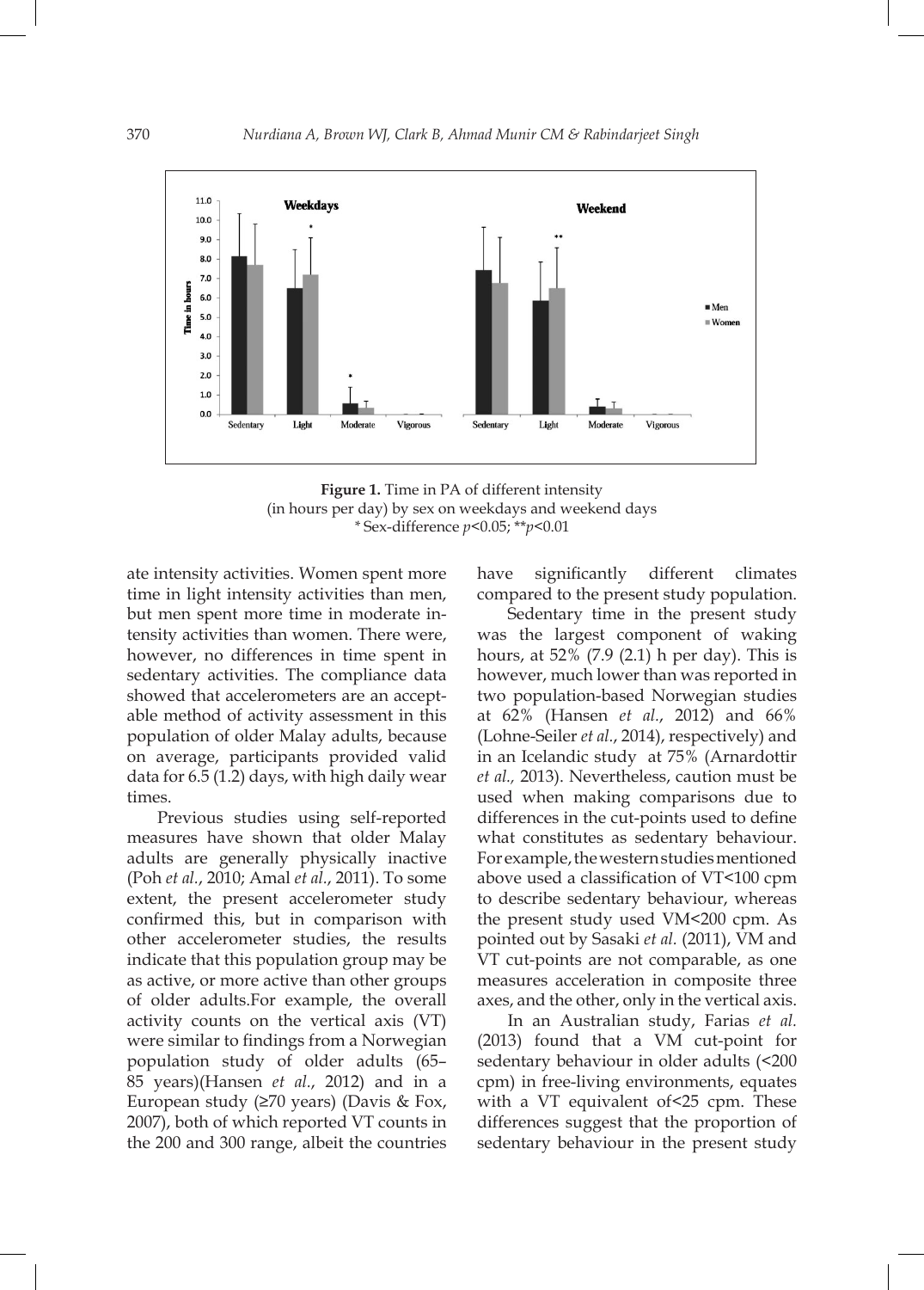would have been higher, and the proportion of light intensity activity would have been lower, had VT <100 cpm been used as the cut-point. Nonetheless, when compared with older adults in an Australian study using the same model of accelerometer (Actigraph GT3X tri-axial accelerometer), sedentary time in the present study was still lower (VM 7.9 (2.1) h/day vs. VM 9.7 (2.6) h/day). Moreover, when compared with the number of step counts reported in two previous Norwegian studies (Hansen *et al.*, 2012; Lohne-Seiler *et al.*, 2014), the present study's participants accumulated higher counts (12,542 steps/day vs. <10,000 steps/day), indicating a more active lifestyle.

People living in warmer climates have reported a high temperature and humidity as barriers to outside PA, compared with relatively higher PA levels reported for people living in cooler climates (Brown, 2010). However, the present study's population (where people live in a high temperature and humidity environment) were found to be relatively active. The reason might be due to factors other than the weather. Although their self-reported PA level was 'inactive' or minimally active (90%, Table 1), many participants reported doing unpaid activities such as child care (of grandchildren), voluntary work or religious activities (walking to the mosque and/or praying five times a day), which are activities at light intensity.

The men in this study accumulated more minutes of moderate activity than the women. Similar differences were reported in European (Davis & Fox, 2007), Norwegian (Lohne-Seiler *et al.*, 2014) studies, and in an Icelandic (Arnardottir *et al.*, 2013) studies. In contrast, the women spent more time in light intensity activity, a finding that is also common (Davis & Fox, 2007; Lohne-Seiler *et al.,* 2014; Arnardottir *et al.*, 2013) and might reflect the fact that women, regardless of age, do the majority of housework tasks, which are typically light intensity (Abidin, 2015). Overall, there were few differences in activity patterns on week days and weekends between the sexes (Figure 1). The men were involved in higher levels of moderate intensity activity on week days, which is consistent with the fact that most reported earning income from jobs such as working at a farm or rubber tapping on week days (Abidin, 2015).

According to the definitions of step counts presented by Tudor-Locke and Bassett (2004), these older Malay people would be categorised as 'highly active', with an average daily step count of 12,542 steps/day. This high step count may reflect the fact that this district is populated by clusters of villages and walking is the typical mode of transport. The majority of participants cited the leisure activity of 'walking' (53.8%) as 'often' (done between 5-7 days, each lasting less than 1 h) during the week, and this is not included in the household chores and other activities (Abidin, 2015).

Another explanation may be that the LFE option used in the present study increased the sensitivity of the accelerometer to ambulation (i.e., walking), and overcounted the number of steps. In a comparison study of older and newer generations of ActiGraph accelerometers with the normal filter and the LFE option, the GT3X+ with the latter option recorded significantly more steps (+3597 steps per day; *p*<0.001) than the uniaxial Actigraph accelerometer 7164 (Cain *et al.,* 2013). However, according to Hansen *et al.* (2012), the high sensitivity of accelerometers to ambulatory activities is a strength in community-dwelling older population studies in which walking is the most frequently performed PA.

Accelerometers may provide a more accurate measure of PA than self-reported methods, and our findings suggest that they are acceptable for use in older Malay participants. On average, men in this sample group were able to accumulate 30 min of moderate intensity activity per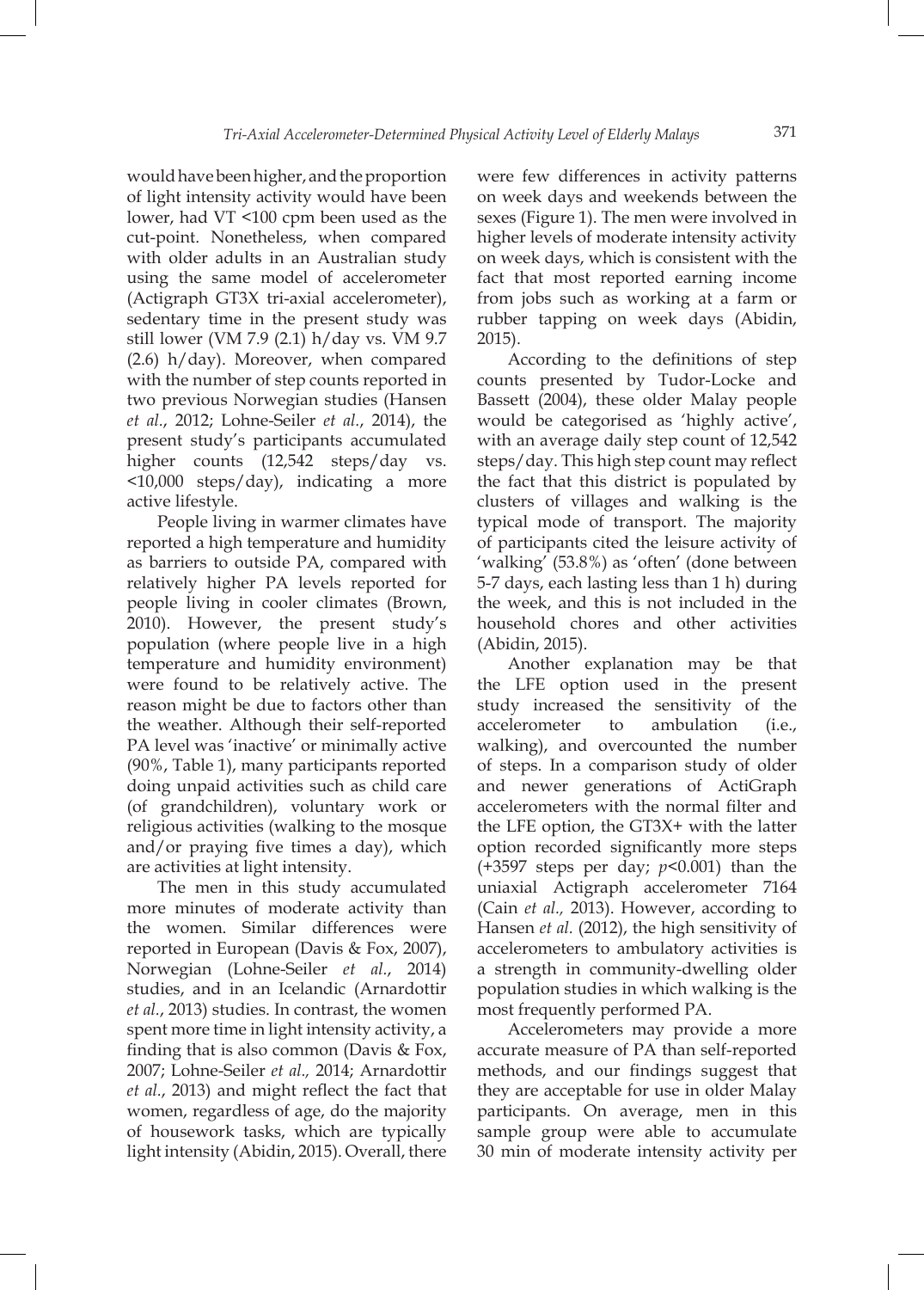day, meeting the PA recommendation for older adults (Chodzko-Zajko *et al.*, 2009), as opposed to only 18 min by women. This is higher than the population in the Better Ageing Project in 2007, in which men only accumulated 23.8 min of moderate intensity activity per day, and women, 16.7 min (Davis & Fox, 2007). The difference in lifestyles might be one of the factors to explain the differences in their PA levels. With evidence that this sample of older Malay population is relatively active, we might be able to rule out 'inactivity' as one of the reasons for poor health. However, more studies, preferably longitudinal and cause-effect studies, are needed to confirm this claim.

# **Strengths and limitations**

The major strength of this study was the use of tri-axial accelerometers to assess PA levels. Objective assessment is the most appropriate way to measure PA in a multi-cultural country such as Malaysia because difficulties in interpretation and understanding when working with people from different ethnicities and educational backgrounds, limits the use of questionnaires (Poh *et al.*, 2010). The objective assessment method is also advantageous for studying people who are not literate. Malaysia is a relatively young country, and older citizens usually have none or only primary level education. Some participants encountered in this study could not read. Those who could read preferred the questions to be asked verbally, rather than completing the questionnaires themselves. Reasons given were poor eyesight or simply not being in the mood.

Limitations of this study include a low number of older-old people(≥80 years old), disproportionate number of males to females, and the inability of the accelerometers to detect certain movement patterns, such as upper body movements during activities like heavy carrying. Accelerometers are also limited in their ability to detect non-ambulatory activities such as cycling (Chen & Basset, 2005) six participants reported using a bicycle, but only intermittently.

# **CONCLUSION**

The levels of physical activity in a sample of elderly Malays was assessed using tri-axial accelerometers. Although sedentary time was quite high, among the women, time spent in moderate intensity activity was also high, with walking count exceeding 10,000 steps daily.

# **ACKNOWLEDGEMENT**

We would like to thank all participants and study assistants for taking part in this study. We acknowledge the student grant from the Advanced Medical and Dental Institute, Universiti Sains Malaysia (grant number: USM/IPPT/2000/G-2/xiv), and a postgraduate grant (RU-Postgraduate Research Grant Scheme, grant number: 1001/CIPPT/836022) to Nurdiana Abidin from the Institute of Postgraduate Studies, Universiti Sains Malaysia.

# **REFERENCES**

- Abidin NZ (2015). Physical activity levels of Malay older adults objectively-measured using triaxial accelerometer and its associated factors. Unpublished Master's thesis. Universiti Sains Malaysia.
- Amal NM, Paramesarvathy R, Tee GH, Gurpreet K & Karuthan C (2011). Prevalence of chronic illness and health seeking behaviour in Malaysian population: Results from the Third National Health Morbidity Survey (NHMS III) 2006. *Med J Malaysia* 66: 36-41.
- Arnardottir NY, Koster A, Van Domelen DR, Brychta RJ, Caserotti P, Eiriksdottir G, Sverrisdottir JE, Launer LJ, Gudnason V, Johannsson E, Harris TB, Chen KY & Sveinsson T (2013). Objective measurements of daily physical activity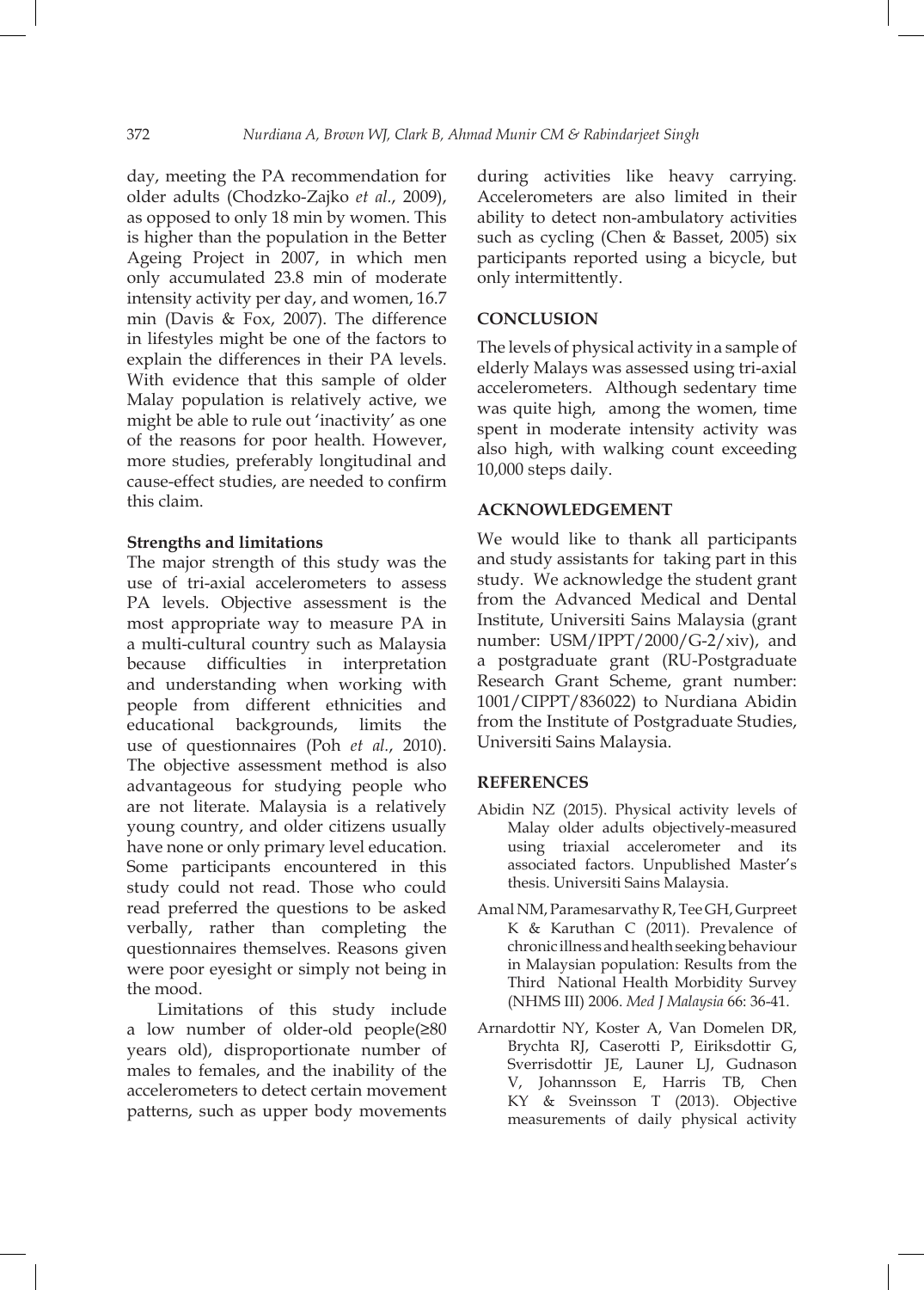patterns and sedentary behavior in older adults: Age, Gene/Environment Suspectibility - Reykjavik Study. *Age Aging*  42: 222-229.

- Brown WJ (2010). Global prevalence of physical inactivity. In: *Physical Activity and Obesity*. Bouchard C & Katzmarzyk P(ed). (2nd ed.). Human kinetics.
- Butte NF, Ekelund U & Westerterp KR (2012). Assessing physical activity using wearable monitors: measures of physical activity. *Med Sci Sports Exerc* 44: 5-12.
- Cain KL, Conway TL, Adams MA, Husak LE &Sallis JF (2013). Comparison of older and newer generations of ActiGraph accelerometers with the normal filter and the low frequency extension. *Int J Behav Nutr Phys Act* 10: 51-57.
- Chan YY, Lim KK, Teh CH, Lim KH, Hamizatul AAH, Mohd AO, Noor AA & Kee CC. (2014). Prevalence and factors associated with physical inactivity among Malaysian adults. *Southeast Asian J Trop Med Public Health* 45(2): 467-480.
- Chen KY & Basset DRJ. (2005). The technology of accelerometry-based activity monitors: current and future. Med Sci Sports Exerc 37, (11 Suppl): S490-S500.
- Chodzko-Zajko WJ, Proctor DN, Fiatarone Singh MA, Minson CT, Nigg CR, Salem GJ & Skinner JS (2009). American College of Sports Medicine position stand. Exercise and physical activity for older adults. *Med Sci Sports Exerc* 41: 1510-1530.
- Copeland JL & Esliger DW (2009). Accelerometer assessment of physical activity in active, healthy older adults. *J Aging Phys Act* 17: 17-30.
- Davis MG & Fox KR (2007). Physical activity patterns assessed by accelerometry in older people. *Eur J Appl Physiol* 10: 581–589.
- Department of Economics and Social Affairs (DESA) (2012). Ageing: Social Policy and Development Division. [Assessed 28 March 2013].
- Department of Statistics, Malaysia (2005). Report of the Population Census 2000, Volume 1. Department of Statistics, Kuala Lumpur.
- Department of Statistics Malaysia (2010). Population and Housing Census 2010 Preliminary Count Report. Department of Statistics, Malaysia.
- Farias NA, Brown WJ & Peeters G (2013). ActiGraph GT3X+ cut-point for identifying sedentary behaviour in older adults in freeliving environments. *J Sci Med Sport* 17 (3): 293-299.
- Hansen BH, Kolle E, Dyrstad SM, Holme I & Anderssen SA (2012). Accelerometerdetermined physical activity in adults and older people. *Med Sci Sports Exerc* 2: 266-272.
- Heesch KC, van Uffelen, JGZ, Hill RL & Brown WJ (2010). What do IPAQ questions mean to older adults? Lessons from cognitive interviews. *Int J Behav Nutr Phys Act* 7: 35 doi: 10.1186/1479-5868-7-35.
- Institute for Public Health (IPH) (2008). The Third National Health and Morbidity Survey (NHMS III) 2006, Vol. I. Ministry of Health, Malaysia.
- Lohne-Seiler H, Hansen BH, KolleE & Anderssen SA (2014). Accelerometer-determined physical activity and self-reported health in a population of older adults (65–85 years): a cross-sectional study. *BMC Public Health* 14: 284-303.
- Molanorouzi K, Khoo S & Morris T (2015). Motives for adult participation in physical activity: type of activity, age, and gender. *BMC Public Health* 15: 66, doi: 10.1186/ s12889-015-1429-7.
- Naing L, Winn T & Rusli BN (2006). Practical issues in calculating the sample size for prevalence studies. *Arch Orofac Sci* 1: 9-14.
- Peeters G, Van Gellecum Y, Ryde G, Farías NA & Brown WJ (2013). Is the pain of activity log-books worth the gain in precision when distinguishing wear and non-wear time for tri-axial accelerometers? *J Sci Med Sport* 12: S1440-2440.
- Poh BK, Safiah MY, Tahir A, Siti Haslinda MD, Siti Norazlin N, Norimah AK, Wan Manan WM, Mirnalini K, Zalilah MS, Azmi MY & Fatimah S (2010). Physical activity pattern and energy expenditure of Malaysian adults: findings from the Malaysian adult nutrition survey (MANS). *Mal J Nutr* 16: 13 – 37.